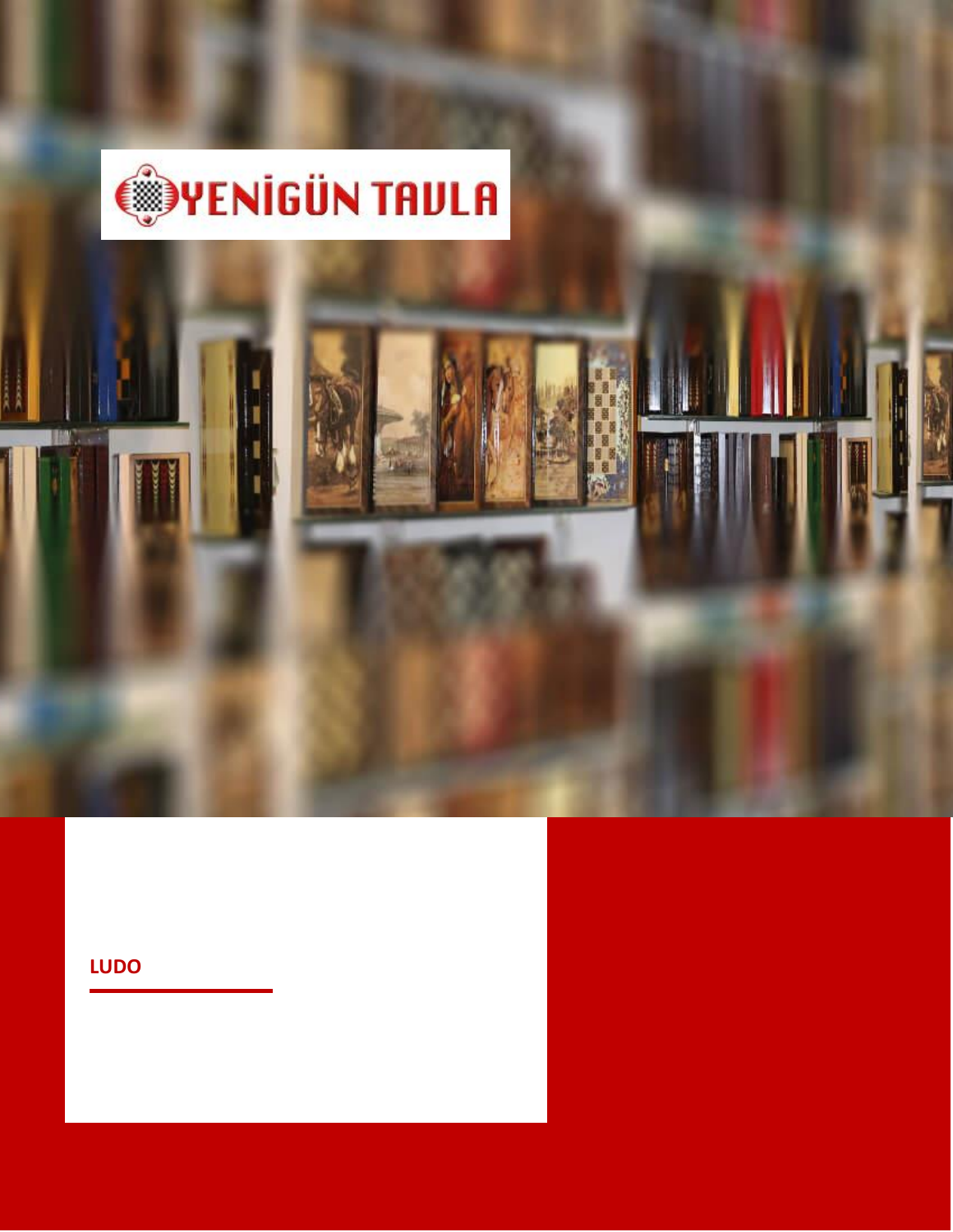

# **LUDO**



The game of Ludo originates in India as far back as 3300 BC. Easy to learn, this classic game is fun for children and adults alike.

## **THE EQUIPMENT**

Ludo consists of a circle board with four different colored bases in each corner. The first colored space outside of each base is the start position. A path leads clockwise around the board returning to a path with the same color as the base, then to the home column, which leads to the center home column. There are four different colored sets of playing pieces that start off in their matching bases. Each set consists of 4 playing pieces. The dice is used for to include pawn into the game or to govern the movement of the pawns.

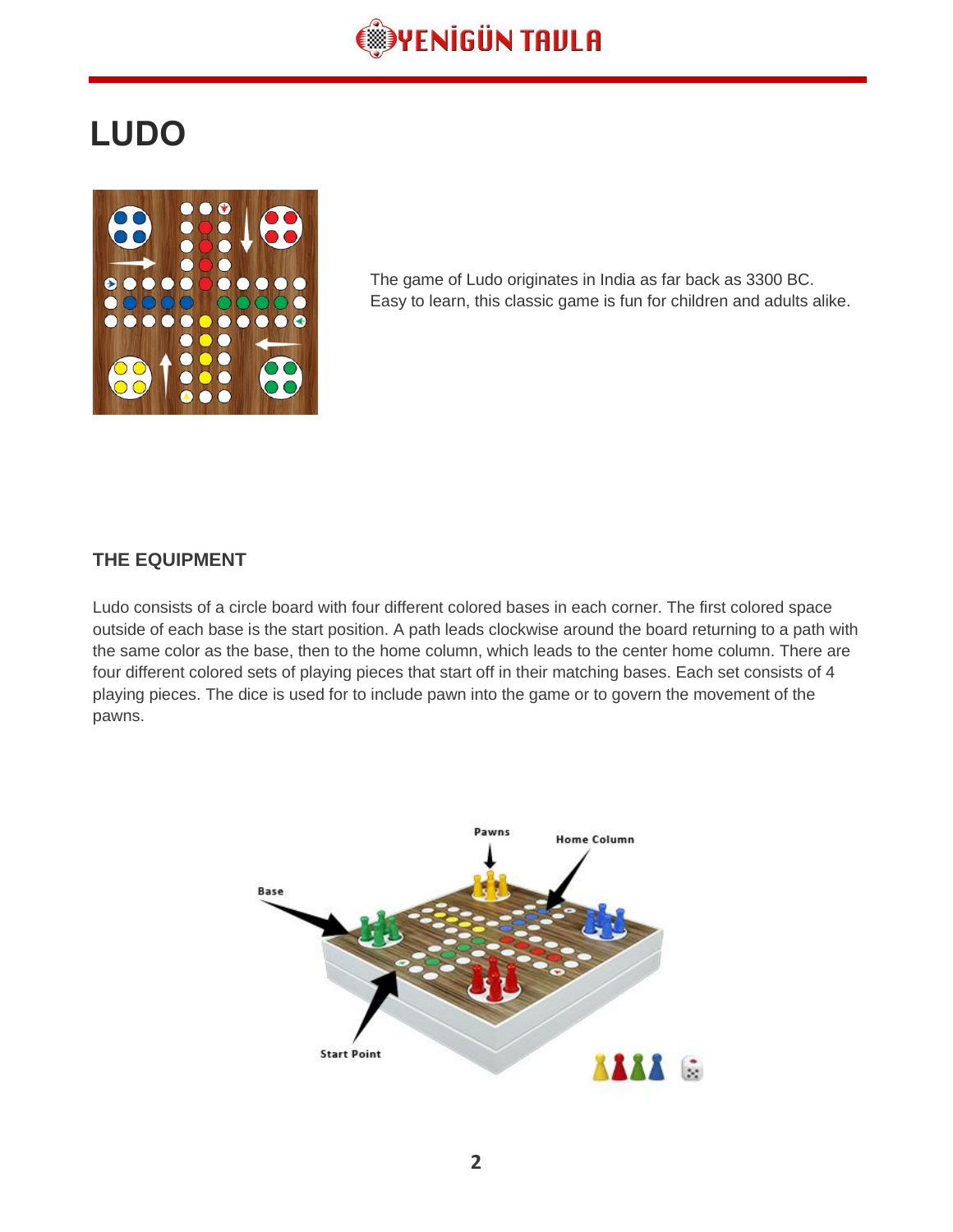![](_page_2_Picture_0.jpeg)

#### **GAMEPLAY**

2 to 4 players begin by placing their pawns in the same colored bases. Each takes turns throwing the dice, and the player with the highest roll plays first. The players to the left follow in turn going clockwise. On each player's turn, the player rolls the dice to determine a move. The goal of the game is to move all four of the player's pawns clockwise once around the board, into the own home column.

#### **Movement**

![](_page_2_Picture_4.jpeg)

To begin, a player must roll a six to move a pawn out of the base and onto the start position. That pawn is then in play. The player cannot make any other moves until at least one pawn is in play.

If a player has a pawn or pawns in play, they can move any one of their pawn 1 to 6 spaces along the path according to the number they roll.

#### **Rules of the 6's.**

- If a six is rolled, the player can choose to either move a pawn out
- of his base onto the start position or move a pawn that is in play.
- Anytime a six is rolled, the player gets an extra roll after his move.
- If a six is rolled three times in a row, the player loses his turn.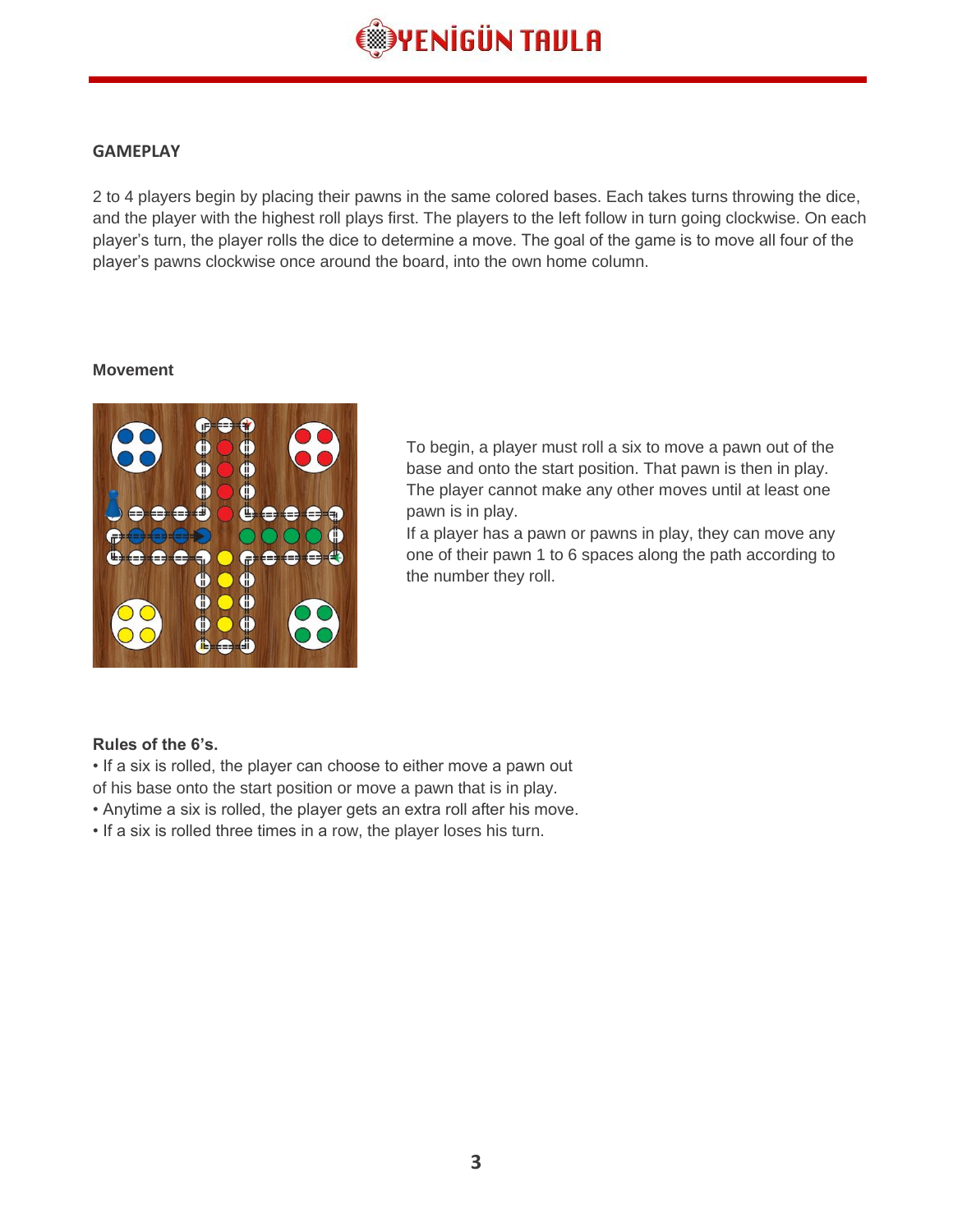![](_page_3_Picture_0.jpeg)

#### **Landing on a shared circle**

![](_page_3_Picture_2.jpeg)

If a player's pawn lands on an opponent's pawn the opponent's pawn is sent back to their base where he must roll a six again in order move it out onto the starting circle.

![](_page_3_Picture_4.jpeg)

If a player lands on a space occupied by one of his own pawns. That space becomes blocked. A blocked space cannot be passed or landed on by an opponent's pawn.